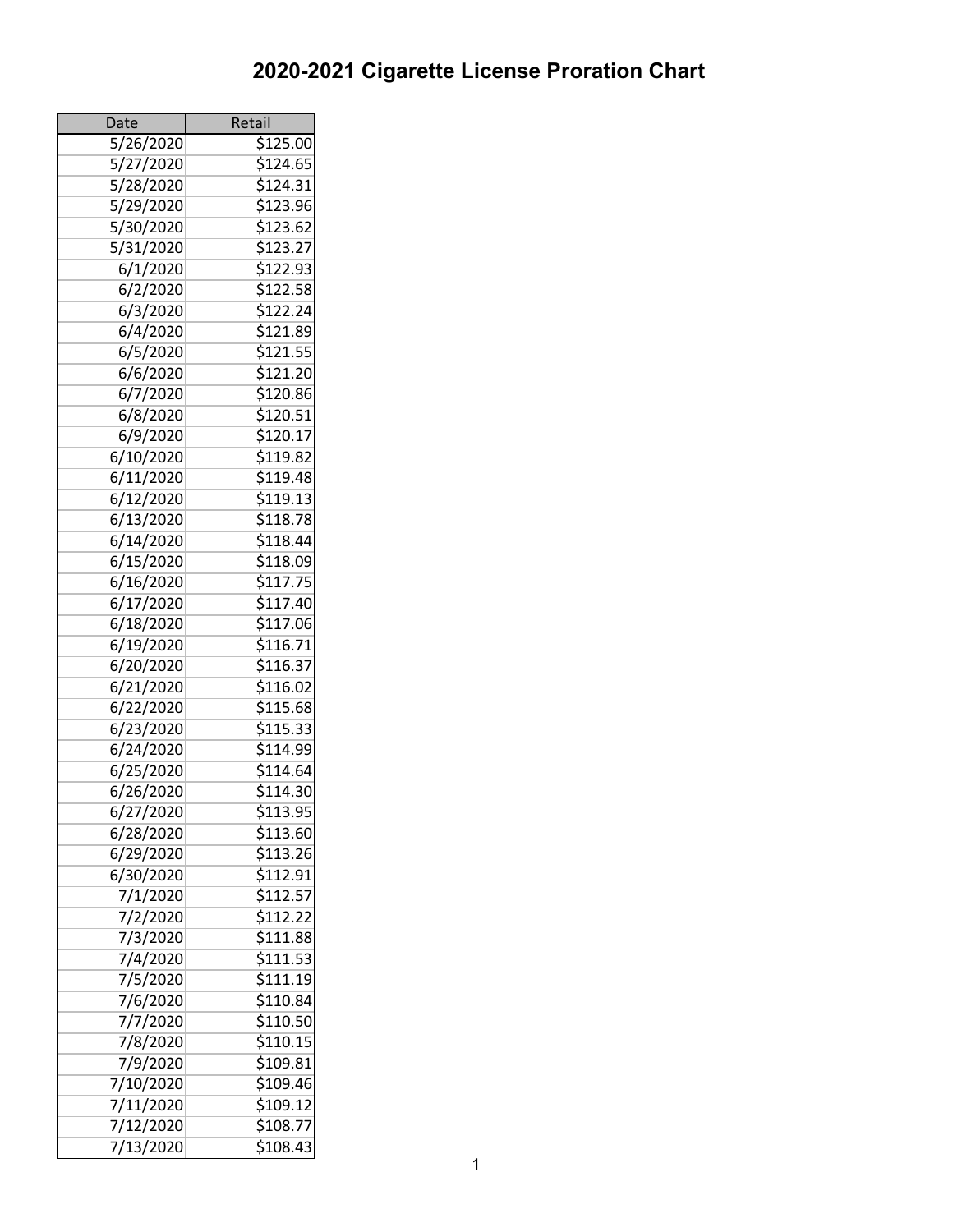| Date      | Retail   |
|-----------|----------|
| 7/14/2020 | \$108.08 |
| 7/15/2020 | \$107.73 |
| 7/16/2020 | \$107.39 |
| 7/17/2020 | \$107.04 |
| 7/18/2020 | \$106.70 |
| 7/19/2020 | \$106.35 |
| 7/20/2020 | \$106.01 |
| 7/21/2020 | \$105.66 |
| 7/22/2020 | \$105.32 |
| 7/23/2020 | \$104.97 |
| 7/24/2020 | \$104.63 |
| 7/25/2020 | \$104.28 |
| 7/26/2020 | \$103.94 |
| 7/27/2020 | \$103.59 |
| 7/28/2020 | \$103.25 |
| 7/29/2020 | \$102.90 |
| 7/30/2020 | \$102.56 |
| 7/31/2020 | \$102.21 |
| 8/1/2020  | \$101.86 |
| 8/2/2020  | \$101.52 |
| 8/3/2020  | \$101.17 |
| 8/4/2020  | \$100.83 |
| 8/5/2020  | \$100.48 |
| 8/6/2020  | \$100.14 |
| 8/7/2020  | \$99.79  |
| 8/8/2020  | \$99.45  |
| 8/9/2020  | \$99.10  |
| 8/10/2020 | \$98.76  |
|           | \$98.41  |
| 8/11/2020 |          |
| 8/12/2020 | \$98.07  |
| 8/13/2020 | \$97.72  |
| 8/14/2020 | \$97.38  |
| 8/15/2020 | \$97.03  |
| 8/16/2020 | \$96.69  |
| 8/17/2020 | \$96.34  |
| 8/18/2020 | \$95.99  |
| 8/19/2020 | 595.65   |
| 8/20/2020 | \$95.30  |
| 8/21/2020 | \$94.96  |
| 8/22/2020 | \$94.61  |
| 8/23/2020 | 594.27   |
| 8/24/2020 | \$93.92  |
| 8/25/2020 | \$93.58  |
| 8/26/2020 | \$93.23  |
| 8/27/2020 | \$92.89  |
| 8/28/2020 | \$92.54  |
| 8/29/2020 | \$92.20  |
| 8/30/2020 | \$91.85  |
| 8/31/2020 | 591.51   |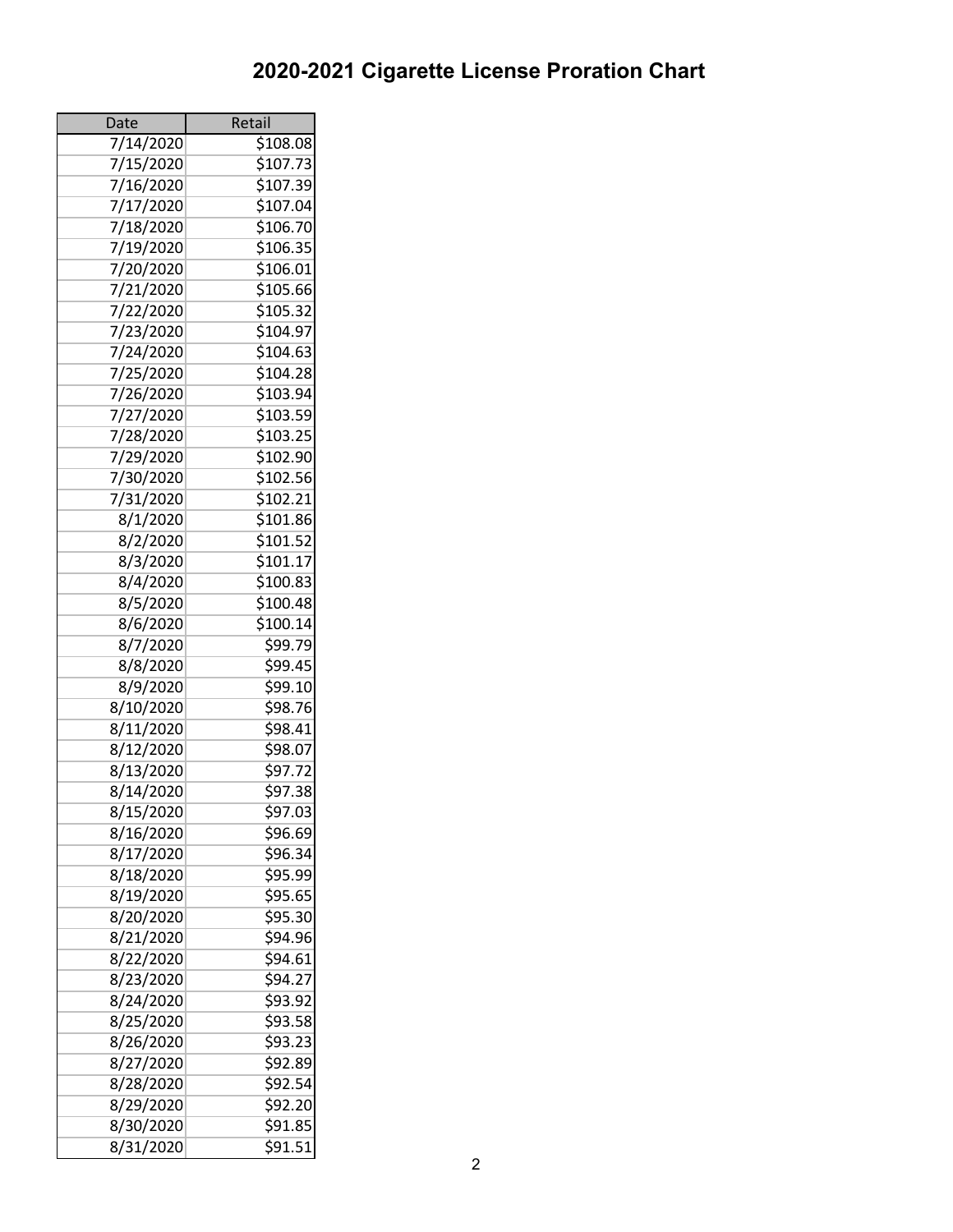| Date       | Retail             |
|------------|--------------------|
| 9/1/2020   | $\frac{1}{591.16}$ |
| 9/2/2020   | \$90.81            |
| 9/3/2020   | \$90.47            |
| 9/4/2020   | \$90.12            |
| 9/5/2020   | \$89.78            |
| 9/6/2020   | \$89.43            |
| 9/7/2020   | \$89.09            |
| 9/8/2020   | \$88.74            |
| 9/9/2020   | \$88.40            |
| 9/10/2020  | \$88.05            |
| 9/11/2020  | \$87.71            |
| 9/12/2020  | \$87.36            |
| 9/13/2020  | \$87.02            |
| 9/14/2020  | \$86.67            |
| 9/15/2020  | \$86.33            |
| 9/16/2020  | \$85.98            |
| 9/17/2020  | \$85.64            |
| 9/18/2020  | \$85.29            |
| 9/19/2020  | \$84.94            |
| 9/20/2020  | \$84.60            |
| 9/21/2020  | \$84.25            |
| 9/22/2020  | \$83.91            |
| 9/23/2020  | \$83.56            |
| 9/24/2020  | \$83.22            |
| 9/25/2020  | \$82.87            |
| 9/26/2020  | \$82.53            |
| 9/27/2020  | \$82.18            |
| 9/28/2020  | \$81.84            |
| 9/29/2020  | \$81.49            |
| 9/30/2020  | \$81.15            |
| 10/1/2020  | \$80.80            |
| 10/2/2020  | \$80.46            |
| 10/3/2020  | \$80.11            |
| 10/4/2020  | \$79.77            |
| 10/5/2020  | \$79.42            |
|            | \$79.07            |
| 10/6/2020  |                    |
| 10/7/2020  | \$78.73            |
| 10/8/2020  | \$78.38            |
| 10/9/2020  | \$78.04            |
| 10/10/2020 | \$77.69            |
| 10/11/2020 | \$77.35            |
| 10/12/2020 | \$77.00            |
| 10/13/2020 | \$76.66            |
| 10/14/2020 | \$76.31            |
| 10/15/2020 | \$75.97            |
| 10/16/2020 | \$75.62            |
| 10/17/2020 | \$75.28            |
| 10/18/2020 | \$74.93            |
| 10/19/2020 | \$74.59            |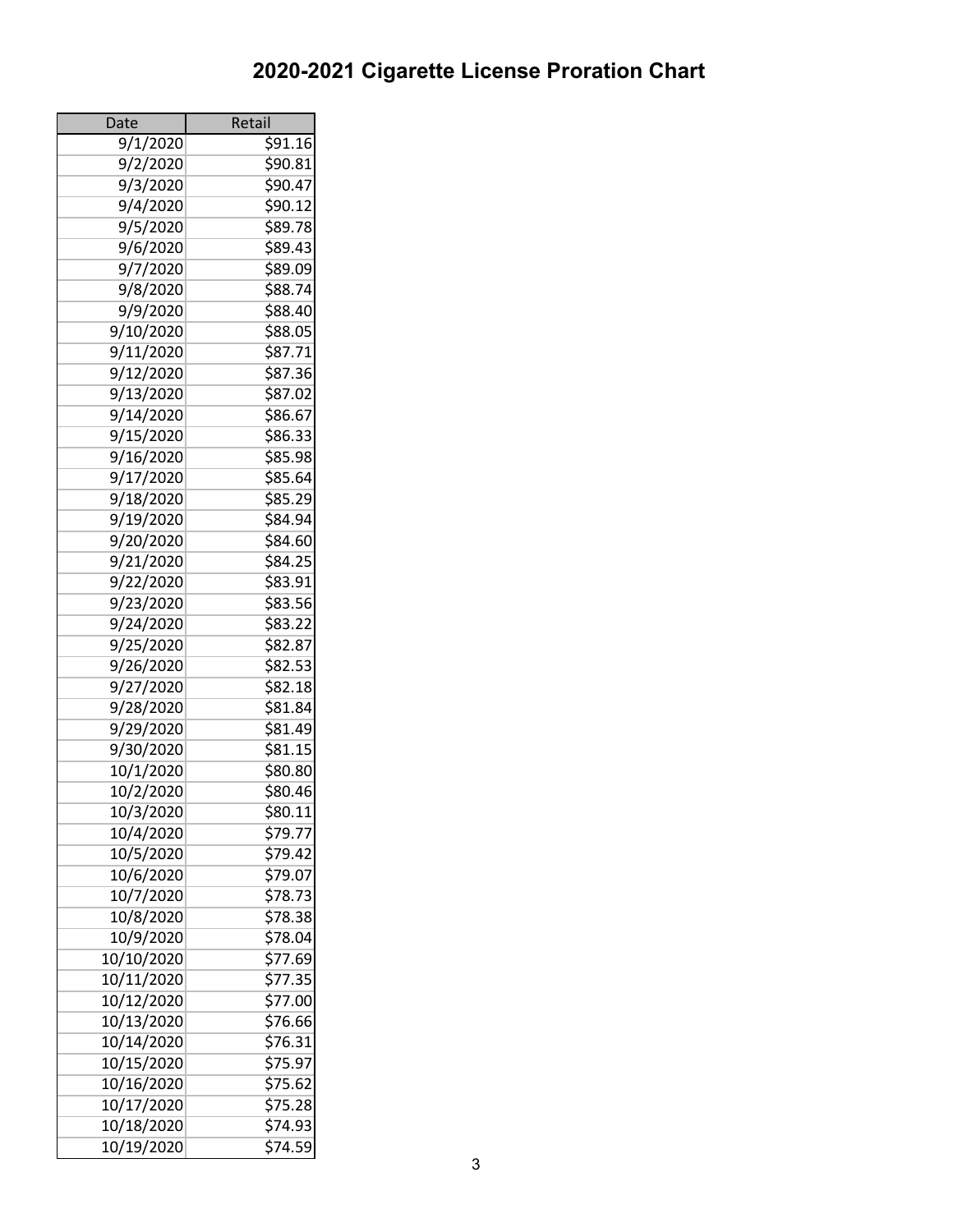| Date       | Retail  |
|------------|---------|
| 10/20/2020 | \$74.24 |
| 10/21/2020 | \$73.90 |
| 10/22/2020 | \$73.55 |
| 10/23/2020 | \$73.20 |
| 10/24/2020 | \$72.86 |
| 10/25/2020 | \$72.51 |
| 10/26/2020 | \$72.17 |
| 10/27/2020 | \$71.82 |
| 10/28/2020 | \$71.48 |
| 10/29/2020 | \$71.13 |
| 10/30/2020 | \$70.79 |
| 10/31/2020 | \$70.44 |
| 11/1/2020  | \$70.10 |
| 11/2/2020  | \$69.75 |
| 11/3/2020  | \$69.41 |
| 11/4/2020  | \$69.06 |
| 11/5/2020  | \$68.72 |
| 11/6/2020  | \$68.37 |
|            | \$68.02 |
| 11/7/2020  |         |
| 11/8/2020  | \$67.68 |
| 11/9/2020  | \$67.33 |
| 11/10/2020 | \$66.99 |
| 11/11/2020 | \$66.64 |
| 11/12/2020 | \$66.30 |
| 11/13/2020 | \$65.95 |
| 11/14/2020 | \$65.61 |
| 11/15/2020 | \$65.26 |
| 11/16/2020 | \$64.92 |
| 11/17/2020 | \$64.57 |
| 11/18/2020 | \$64.23 |
| 11/19/2020 | \$63.88 |
| 11/20/2020 | \$63.54 |
| 11/21/2020 | \$63.19 |
| 11/22/2020 | \$62.85 |
| 11/23/2020 | \$62.50 |
| 11/24/2020 | \$62.15 |
| 11/25/2020 | \$61.81 |
| 11/26/2020 | \$61.46 |
| 11/27/2020 | \$61.12 |
| 11/28/2020 | \$60.77 |
| 11/29/2020 | \$60.43 |
| 11/30/2020 | \$60.08 |
| 12/1/2020  | \$59.74 |
| 12/2/2020  | \$59.39 |
| 12/3/2020  | \$59.05 |
| 12/4/2020  | \$58.70 |
| 12/5/2020  | \$58.36 |
| 12/6/2020  | \$58.01 |
| 12/7/2020  | \$57.67 |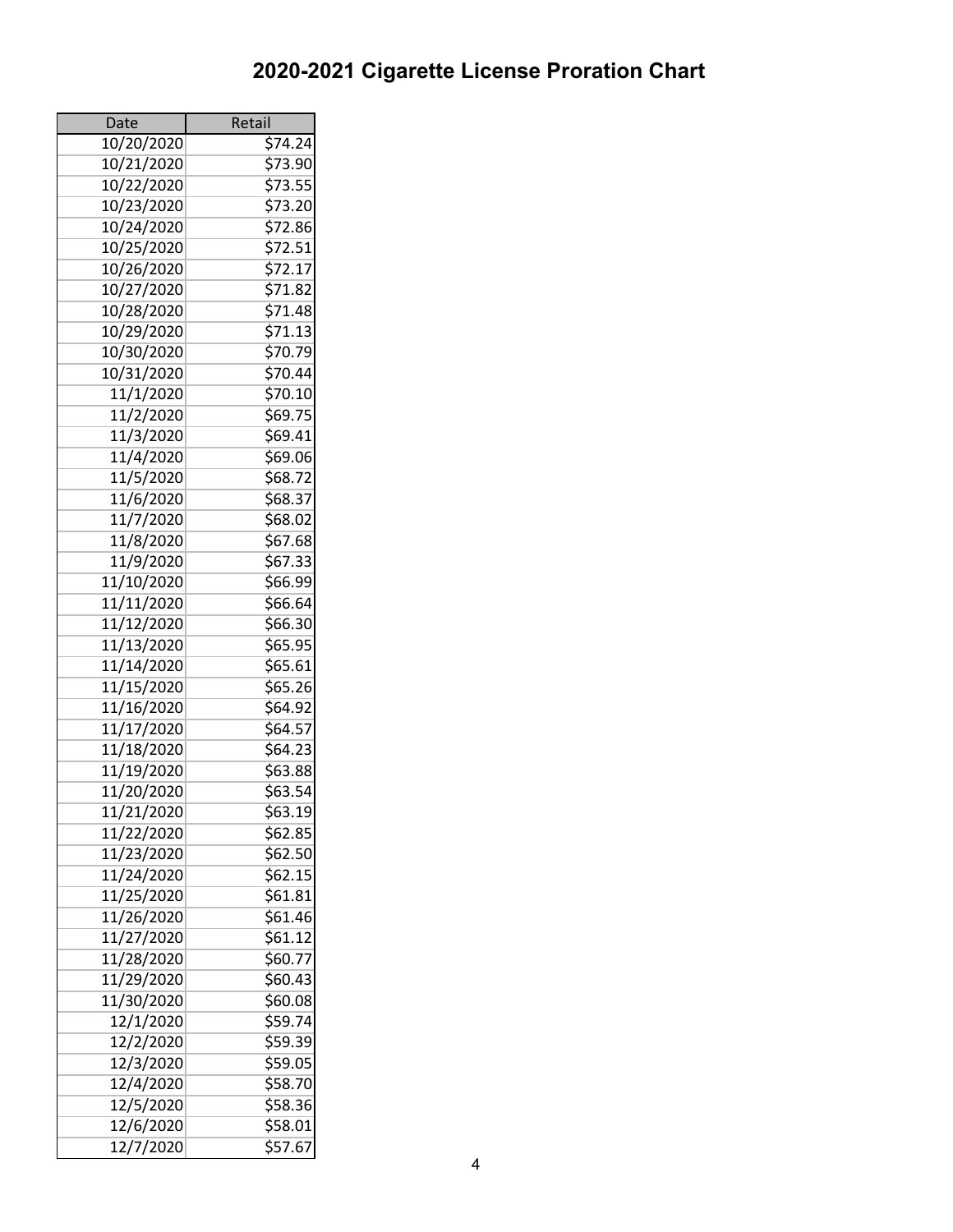| Date       | Retail             |
|------------|--------------------|
| 12/8/2020  | 557.32             |
| 12/9/2020  | \$56.98            |
| 12/10/2020 | \$56.63            |
| 12/11/2020 | \$56.28            |
| 12/12/2020 | \$55.94            |
| 12/13/2020 | \$55.59            |
| 12/14/2020 | \$55.25            |
| 12/15/2020 | \$54.90            |
| 12/16/2020 | \$54.56            |
| 12/17/2020 | \$54.21            |
| 12/18/2020 | \$53.87            |
| 12/19/2020 | \$53.52            |
| 12/20/2020 | \$53.18            |
| 12/21/2020 | \$52.83            |
| 12/22/2020 | \$52.49            |
| 12/23/2020 | \$52.14            |
| 12/24/2020 | \$51.80            |
| 12/25/2020 | \$51.45            |
| 12/26/2020 | \$51.10            |
| 12/27/2020 | \$50.76            |
| 12/28/2020 | \$50.41            |
| 12/29/2020 | \$50.07            |
| 12/30/2020 | \$49.72            |
| 12/31/2020 | \$49.38            |
| 1/1/2021   | \$49.03            |
| 1/2/2021   | \$48.69            |
| 1/3/2021   | \$48.34            |
| 1/4/2021   | \$48.00            |
| 1/5/2021   | \$47.65            |
| 1/6/2021   | \$47.31            |
| 1/7/2021   | \$46.96            |
| 1/8/2021   | 546.62             |
| 1/9/2021   | \$46.27            |
| 1/10/2021  | \$45.93            |
| 1/11/2021  | \$45.58            |
| 1/12/2021  | \$45.23            |
|            |                    |
| 1/13/2021  | \$44.89<br>\$44.54 |
| 1/14/2021  |                    |
| 1/15/2021  | \$44.20            |
| 1/16/2021  | \$43.85            |
| 1/17/2021  | \$43.51            |
| 1/18/2021  | \$43.16            |
| 1/19/2021  | \$42.82            |
| 1/20/2021  | \$42.47            |
| 1/21/2021  | 542.13             |
| 1/22/2021  | \$41.78            |
| 1/23/2021  | \$41.44            |
| 1/24/2021  | \$41.09            |
| 1/25/2021  | \$40.75            |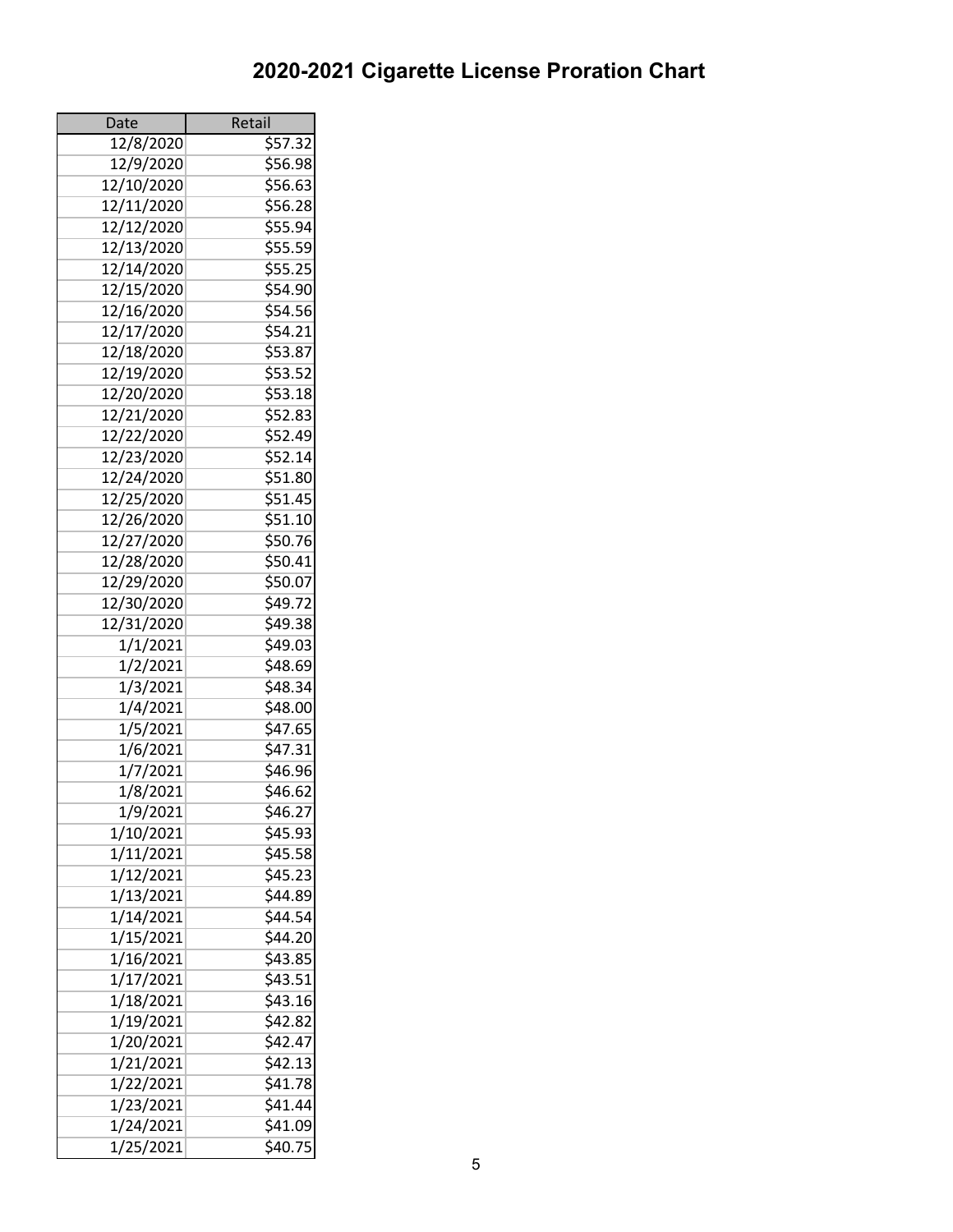| Date      | Retail  |
|-----------|---------|
| 1/26/2021 | \$40.40 |
| 1/27/2021 | \$40.06 |
| 1/28/2021 | \$39.71 |
| 1/29/2021 | \$39.36 |
| 1/30/2021 | \$39.02 |
| 1/31/2021 | \$38.67 |
| 2/1/2021  | \$38.33 |
| 2/2/2021  | \$37.98 |
| 2/3/2021  | \$37.64 |
| 2/4/2021  | \$37.29 |
| 2/5/2021  | \$36.95 |
| 2/6/2021  | \$36.60 |
| 2/7/2021  | \$36.26 |
| 2/8/2021  | \$35.91 |
| 2/9/2021  | \$35.57 |
|           |         |
| 2/10/2021 | \$35.22 |
| 2/11/2021 | \$34.88 |
| 2/12/2021 | \$34.53 |
| 2/13/2021 | \$34.19 |
| 2/14/2021 | \$33.84 |
| 2/15/2021 | \$33.49 |
| 2/16/2021 | \$33.15 |
| 2/17/2021 | \$32.80 |
| 2/18/2021 | \$32.46 |
| 2/19/2021 | \$32.11 |
| 2/20/2021 | \$31.77 |
| 2/21/2021 | \$31.42 |
| 2/22/2021 | \$31.08 |
| 2/23/2021 | \$30.73 |
| 2/24/2021 | \$30.39 |
| 2/25/2021 | \$30.04 |
| 2/26/2021 | \$29.70 |
| 2/27/2021 | \$29.35 |
| 2/28/2021 | \$29.01 |
| 3/1/2021  | \$28.66 |
| 3/2/2021  | \$28.31 |
| 3/3/2021  | \$27.97 |
| 3/4/2021  | \$27.62 |
| 3/5/2021  | \$27.28 |
| 3/6/2021  | \$26.93 |
| 3/7/2021  | \$26.59 |
| 3/8/2021  | \$26.24 |
| 3/9/2021  | \$25.90 |
| 3/10/2021 | \$25.55 |
| 3/11/2021 | \$25.21 |
| 3/12/2021 | \$25.00 |
| 3/13/2021 | \$25.00 |
| 3/14/2021 | \$25.00 |
| 3/15/2021 | \$25.00 |
|           |         |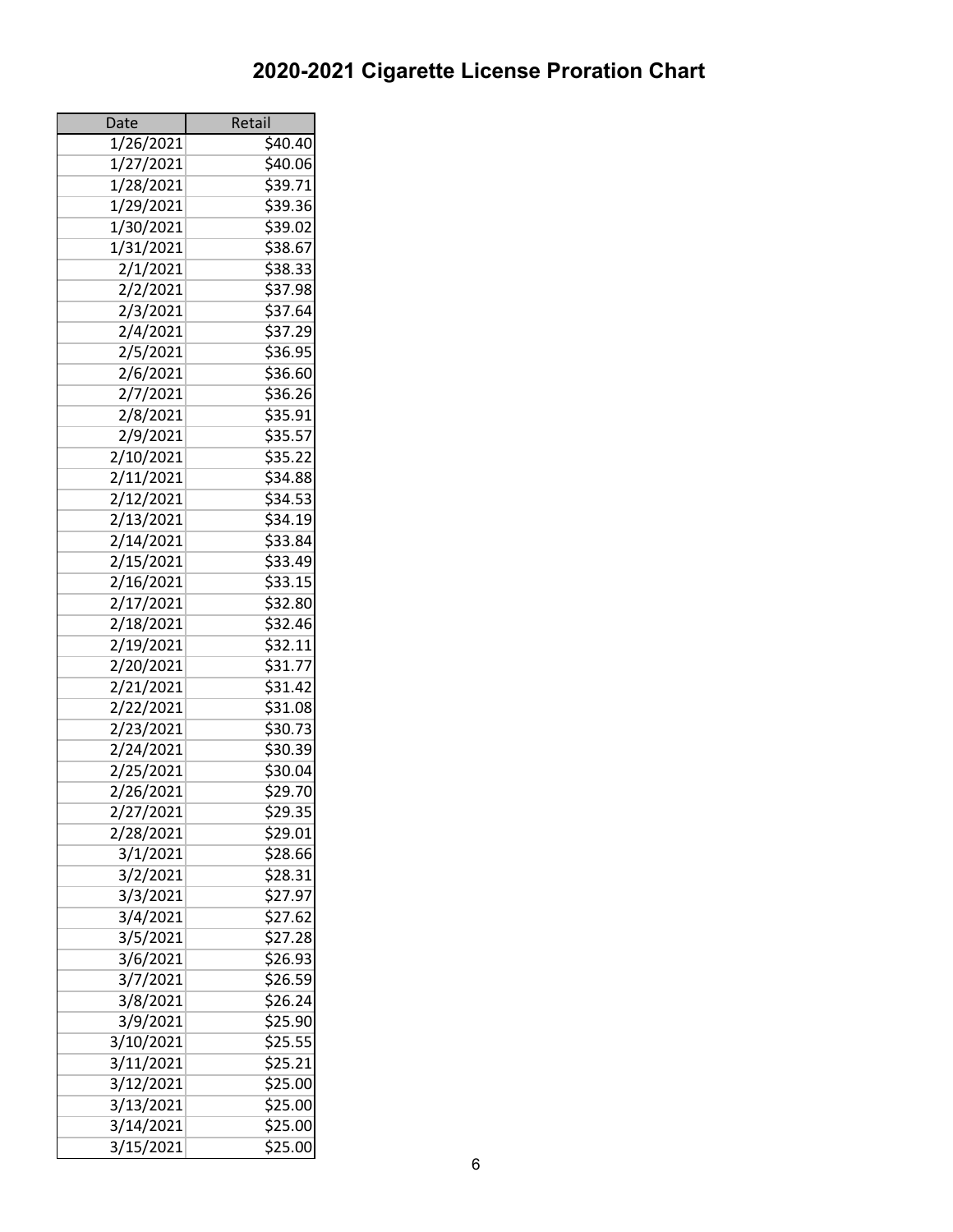| Date                   | Retail             |
|------------------------|--------------------|
| 3/16/2021              | \$25.00            |
| 3/17/2021              | \$25.00            |
| 3/18/2021              | \$25.00            |
| 3/19/2021              | \$25.00            |
| 3/20/2021              | \$25.00            |
| 3/21/2021              | \$25.00            |
| 3/22/2021              | \$25.00            |
| 3/23/2021              | \$25.00            |
| 3/24/2021              | \$25.00            |
| 3/25/2021              | \$25.00            |
| 3/26/2021              | \$25.00            |
| 3/27/2021              | \$25.00            |
| 3/28/2021              | \$25.00            |
| 3/29/2021              | \$25.00            |
| 3/30/2021              | \$25.00            |
| 3/31/2021              | \$25.00            |
| 4/1/2021               | \$25.00            |
| $\frac{4}{2}$ /2021    | \$25.00            |
| 4/3/2021               | \$25.00            |
| 4/4/2021               | \$25.00            |
| 4/5/2021               | \$25.00            |
| 4/6/2021               | \$25.00            |
| 4/7/2021               | \$25.00            |
| 4/8/2021               | \$25.00            |
| 4/9/2021               | 525.00             |
| 4/10/2021              | \$25.00            |
| 4/11/2021              | \$25.00            |
| 4/12/2021              | \$25.00            |
| 4/13/2021              | \$25.00            |
| 4/14/2021              | \$25.00            |
| 4/15/2021              | \$25.00            |
| 4/16/2021              | \$25.00            |
| 4/17/2021              | \$25.00            |
| 4/18/2021              | \$25.00            |
| 4/19/2021              | \$25.00            |
| 4/20/2021              | \$25.00            |
| 4/21/2021              | \$25.00            |
| 4/22/2021              | \$25.00            |
| 4/23/2021              |                    |
|                        | \$25.00<br>\$25.00 |
| 4/24/2021              |                    |
| 4/25/2021              | \$25.00            |
| 4/26/2021              | \$25.00            |
| 4/27/2021              | \$25.00            |
| 4/28/2021              | \$25.00            |
| 4/29/2021              | \$25.00            |
| 4/30/2021              | \$25.00            |
| 5/1/2021               | \$25.00            |
| $\frac{1}{2}/2$ / 2021 | \$25.00            |
| 5/3/2021               | \$25.00            |